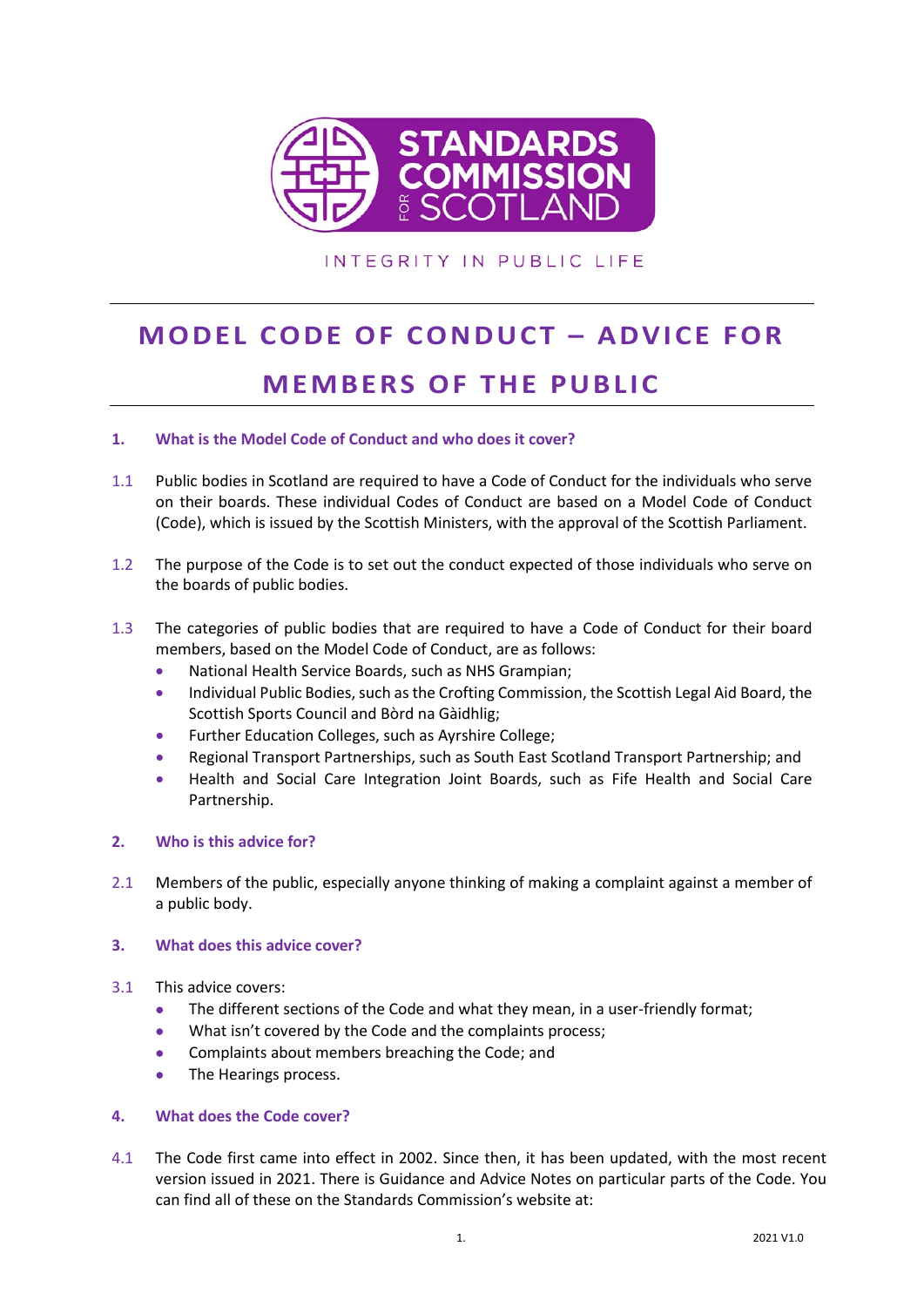[https://www.standardscommissionscotland.org.uk/.](https://www.standardscommissionscotland.org.uk/)

- 4.2 Members of devolved public bodies have to follow the terms of the Code. If they are found to have breached the Code's rules, the Standards Commission can:
	- censure them (give them a formal warning);
	- suspend them from some or all of their duties as a member for a period of time; or
	- in serious cases, disqualify them from being a member of their public body and any other public body.
- 4.3 The Code has six sections:
	- Introduction to the Code
	- Key Principles of the Code
	- General Conduct
	- Registration of Interests
	- Declaration of Interests
	- Lobbying and Access
- 4.4 This advice isn't intended to be a complete guide to Code. Instead, it sets out some of the most important points to bear in mind if you are concerned about how a member has behaved.

### **5. Section 1: Introduction to the Code**

5.1 The introduction to the Code sets out the background to the Code and the law surrounding it. It also explains that members are only expected to abide by the Code when they are acting as, or could be seen to be acting as, a member. This means that it doesn't apply to a member's private life and their conduct or behaviour when they are acting in a purely private capacity.

### **6. Section 2: Key Principles of the Code**

- 6.1 The Code is based on nine key principles that guide how members should behave. These are:
	- Duty
	- Selflessness
	- **Integrity**
	- Objectivity
	- Accountability and Stewardship
	- **Openness**
	- Honesty
	- **Leadership**
	- Respect
- 6.2 These key principles are included for guidance and to help with the interpretation of the rest of the Code. However, the Standards Commission can't take action on a breach of a key principle alone, without a breach of a part of the rest of the Code.

### **7. Section 3: General Conduct**

- 7.1 Members of public bodies are expected to behave respectfully towards other people. That includes fellow members, the public body's employees and members of the public. Bullying or harassment (including sexual harassment) would be a breach of the Code.
- 7.2 Members of public bodies can ask for information on a service user's behalf. They can let the public body's employees know the service user's views, or help the service user make their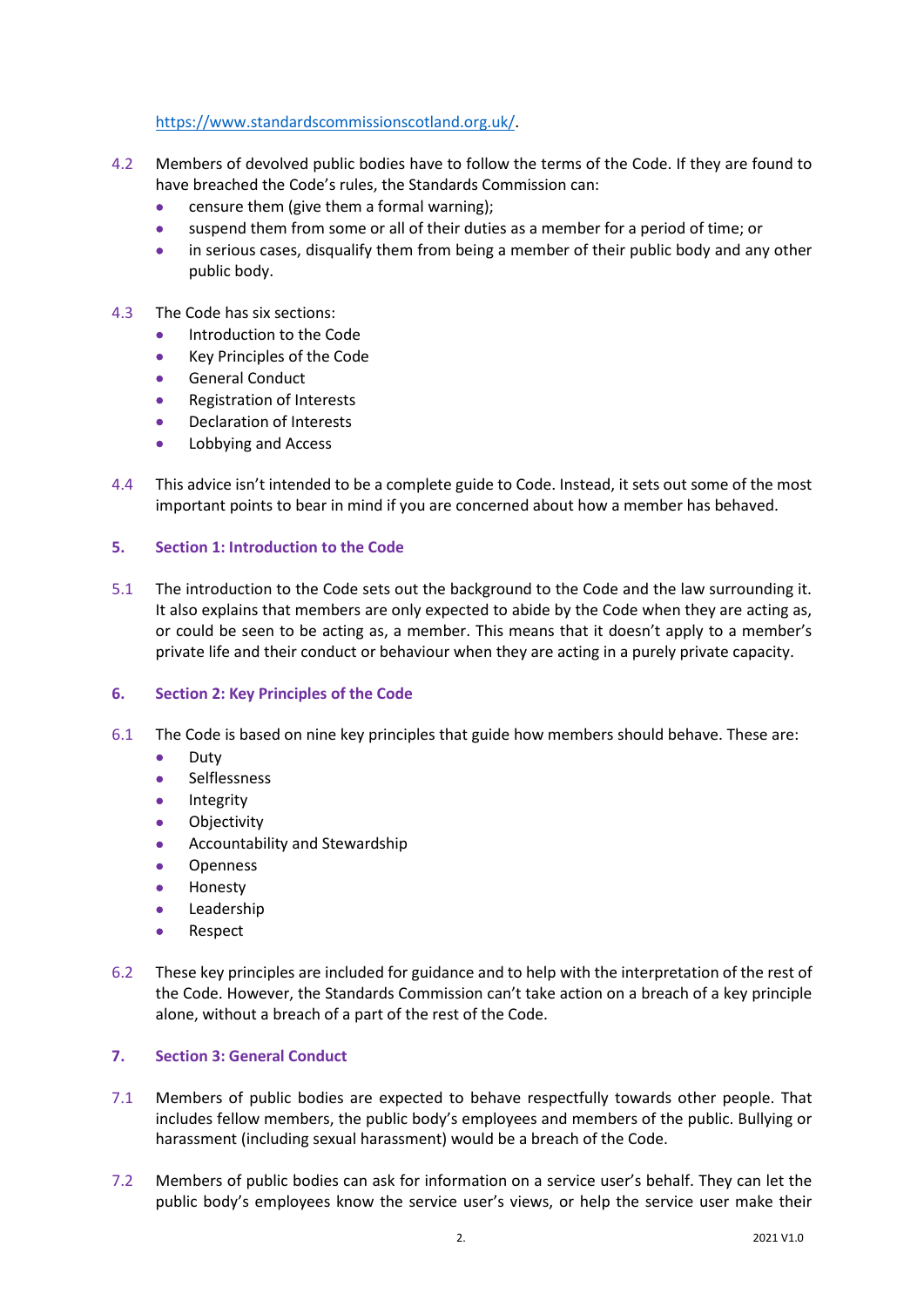views known to the relevant employee. However, they cannot pressure employees to overturn a public body's decision (for example, on the allocation of funds or the outcome of a complaint).

- 7.3 The Code only permits members of public bodies to accept gifts or hospitality in very limited circumstances. This is to stop people or organisations from giving them gifts or hospitality in secret to try to influence the decisions they make.
- 7.4 Employees of the public body often tell members things in confidence or give them information that is not to be made public at that time. The Code says that members should keep such information confidential - even if they think it should be made public.
- 7.5 Members can only use their public body's facilities to undertake their role as a member. This includes things like as IT equipment, email accounts and photocopying facilities. Members should not use such facilities for their own personal interests (unless their public body has allowed them to do so), or for political messages or campaigning.
- 7.6 Members are not allowed to take advantage or try to take advantage of their position or influence as a board member to obtain preferential treatment for themselves or their family or friends.
- 7.7 Members of public bodies are quite often on the board of more than one organisation. If a member is on the board of another organisation, they need to look out for and manage conflicts of interest between that organisation and the public body.

## **8. Section 4: Registration of Interests**

- 8.1 Each public body has to maintain a Register of Interests for all its members. It's each member's responsibility to update the Register with any intereststhat might affect their role as a member. The public body publishes the Register, which is split into 9 sections:
	- Remuneration what jobs they have, or any other sources of income.
	- Other Roles this is where a member is a director of certain types of company.
	- Contracts where a member, or a company they have a significant interest in, has a business relationship with the public body through a contract.
	- Election expenses  $-$  this only applies where a member has been elected (rather than appointed) to the public body. It covers donations of more than £50 to the member's election expenses.
	- Houses, Land and Buildings a member's property interests in Scotland if these could be relevant to the work of the public body.
	- Interest in Shares and Securities any investments the member holds, above a certain level.
	- Gifts and Hospitality any gifts or hospitality the member has accepted under a previous version of the Code (as members are no longer allowed to accept gifts and hospitality, accept in very limited circumstances, there is no longer a need for them to register any).
	- Non-financial interests this covers things like membership of clubs, societies, or other organisations like trade unions.
	- Close Family Members this covers close family members who might have business with the public body.

### **9. Section 5: Declaration of Interests**

9.1 Members of public bodies, like anyone else in public life, will have many interests. They will also have connections to other people and organisations. What is important for the Code is that any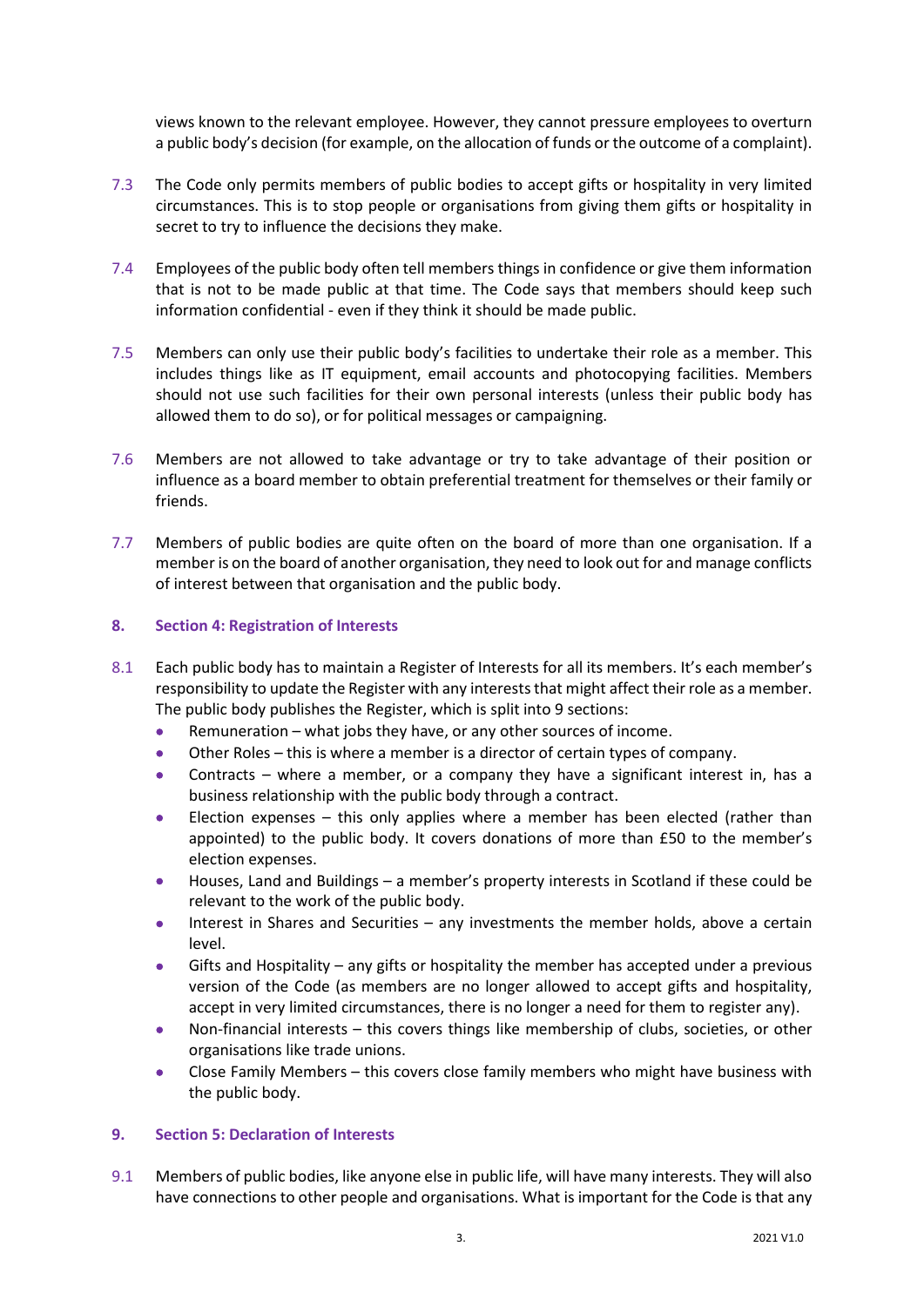conflicts of interest should be declared publicly, and that the member does not take part in discussing or making a decision on a matter where a personal interest they have could be seen to influence them.

- 9.2 The Code asks members to apply the 'objective test' to their situation when deciding whether or not they need to declare an interest. The test is: *whether a member of the public, with knowledge of the relevant facts, would reasonably regard [a member's] connection to a particular matter as being so significant that it would be considered as being likely to influence the discussion or decision making.*
- 9.3 This is often a difficult decision for a member. The Code states that members should ask for advice from the public body's employees if they're unsure.
- 9.4 An example of an interest that would need to be declared is where a member has a financial stake in a decision being made by the public body, for instance, or where their spouse's employment could be affected by the decision. In such situations, the member should declare an interest and withdraw from the meeting while the matter is discussed and any decision is being made.

### **10. Section 6: Lobbying and Access**

- 10.1 Members of public bodies are expected to be open to all views, and for anyone members of the public or organisations – to be able to have access to them. This means that they can be lobbied by people with a particular interest. This will often be on things like the work the public body is undertaking and funding applications.
- 10.2 However, members should not indicate whether they support the point of view being made to them or not, if they then want to take part in the decision that they are being lobbied on. They should only make up their minds on when they have heard all the arguments. That's when they have all the facts presented to them at the board or committee meeting where the decision is made.
- 10.3 The fact that members should provide access to all does not mean that they always have to answer all correspondence or telephone calls from a service user, particularly if they are unable to help or have already directed the service user towards the appropriate public body employee who can help.

### **11. What isn't covered by the Code and the complaints process**

- 11.1 The Code does not require members to respond to all correspondence and does not restrict them from holding political views. The Code does not prevent members from making enquiries on behalf of a service about a service the public body has provided or a decision it has taken. It does not prevent members from helping service users make their views known to the relevant employee.
- 11.2 Certain matters are not covered by the complaint process, such as:
	- complaints about decisions members have made (unless they have made the decision in an unfair way or not in accordance with their public body's policy / rules);
	- complaints about services provided by the public body;
	- complaints about any decisions made by the public body (such as funding decisions);
	- the performance of members, such as how many contributions they make at board meetings or how often they engage with service users;